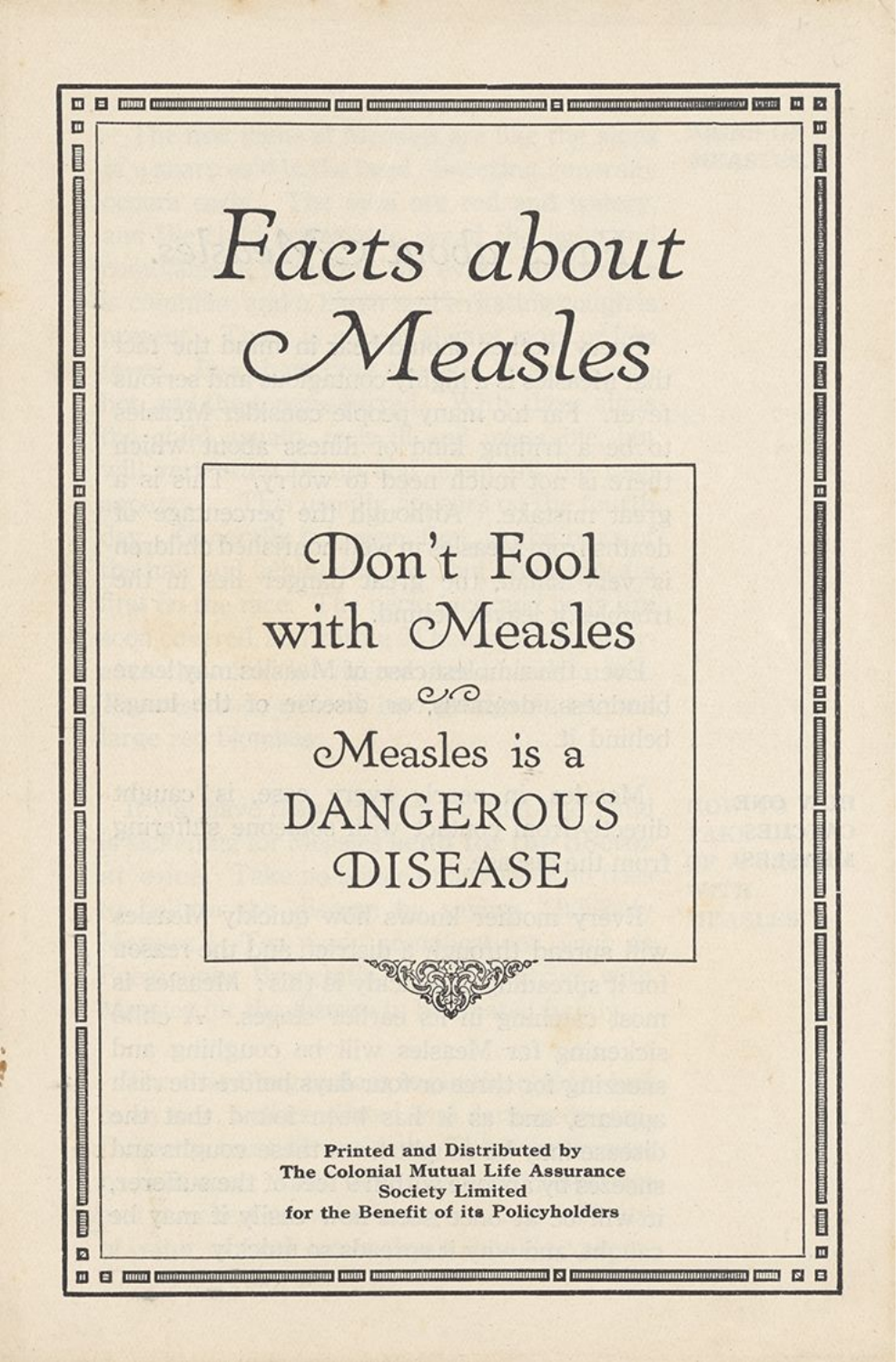## Facts about *Measles*.

Every mother should bear in mind the fact that Measles is a highly contagious and serious fever. Far too many people consider Measles to be a trifling kind of illness about which there is not much need to worry. This is a great mistake. Although the percentage of deaths from Measles in well-nourished children is very small, the great danger lies in the troubles it leaves behind.

Even the simplest case of Measles may leave blindness, deafness, or disease of the lungs behind it.

HOW ONE Measles, in nearly every case, is caught CATCHES directly from contact with someone suffering MEASLES from the disease.

> Every mother knows how quickly Measles will spread through a district, and the reason for it spreading so quickly is this: Measles is most catching in its earlier stages. A child sickening for Measles will be coughing and sneezing for three or four days before the rash appears, and as it has been found that the disease may be caught from these coughs and sneezes by anyone within 9 feet of the sufferer, it will be at once seen how easily it may be caught, and why it spreads so quickly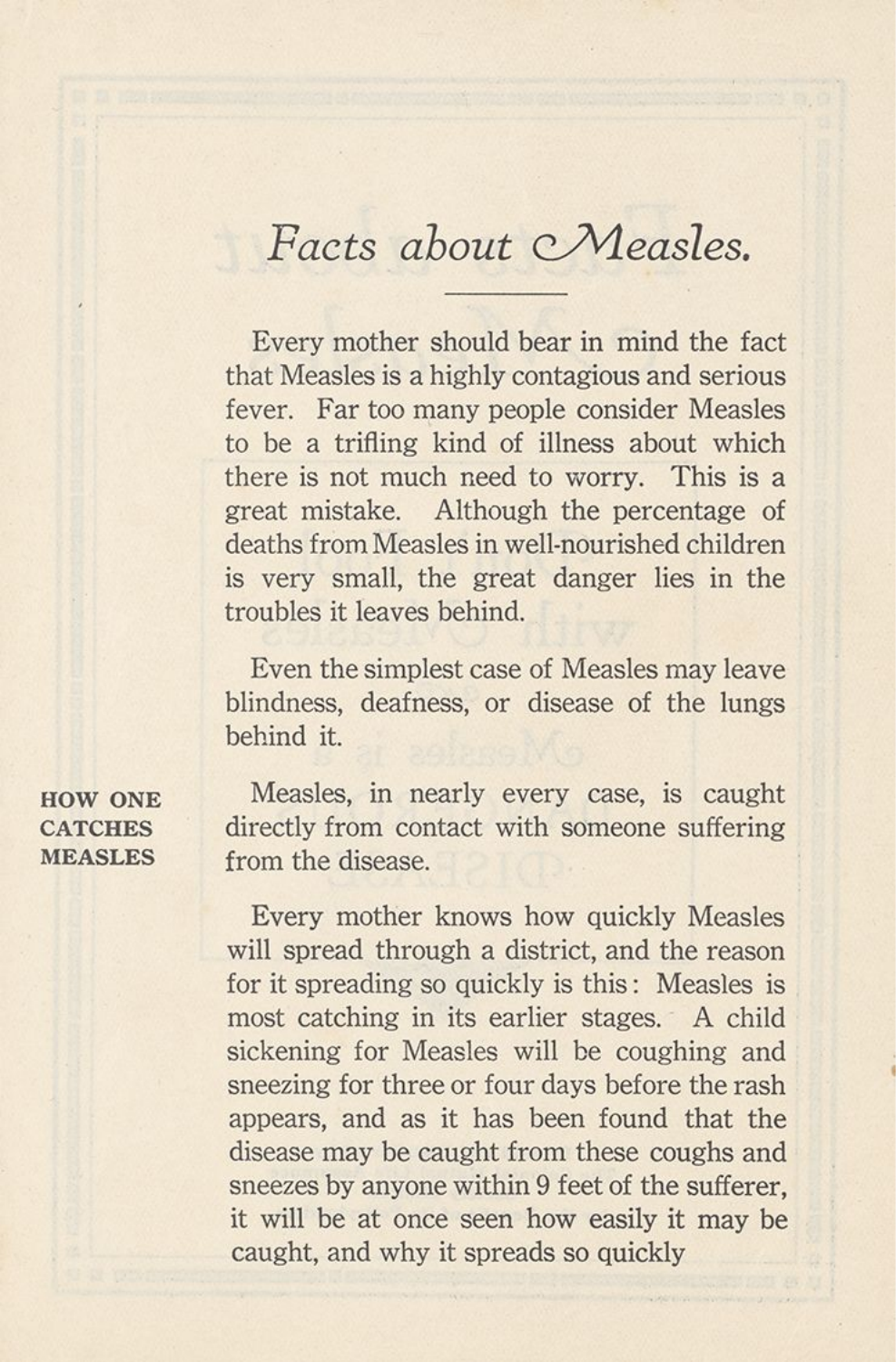The first signs of Measles are like the signs of a sharp cold in the head. Sneezing generally occurs early. The eyes are red and watery, and the child appears to dread the light and complains of it hurting the eyes. Hoarseness is common, and a harsh and irritating cough is present. There is almost always more or less fever. In a short time the skin becomes very hot, and the tongue furred. With these signs the child usually feels ill and miserable, but will very often be up and about till the rash appears. This usually appears on the fourth day. Generally it is seen, first, at the roots of the hair and behind the ears, but often appears first on the face. The neck, face, and body are soon covered, and within 24 hours of its appearance the child is covered from head to foot. The rash soon collects into groups and forms large red blotches.

If you have reason to believe that the child is sickening for Measles **send for the doctor at once.** Take no notice of anyone who tries to belittle the disease by saying "It's only Measles." Too many complications, such as Pneumonia, Bronchitis, etc., *may* arrive with Measles for the disease to be treated lightly.

The first thing to do is to put the child to bed in an airy, well-ventilated, and darkened room. Draughts must be avoided. The bowels must be kept open. Only light food should be given and the chest must be kept protected. Plenty of water, or weak lemon drink, should be given.

HOW TO TAKE CARE OF A CHILD WITH MEASLES.

SIGNS OF **MEASLES.**